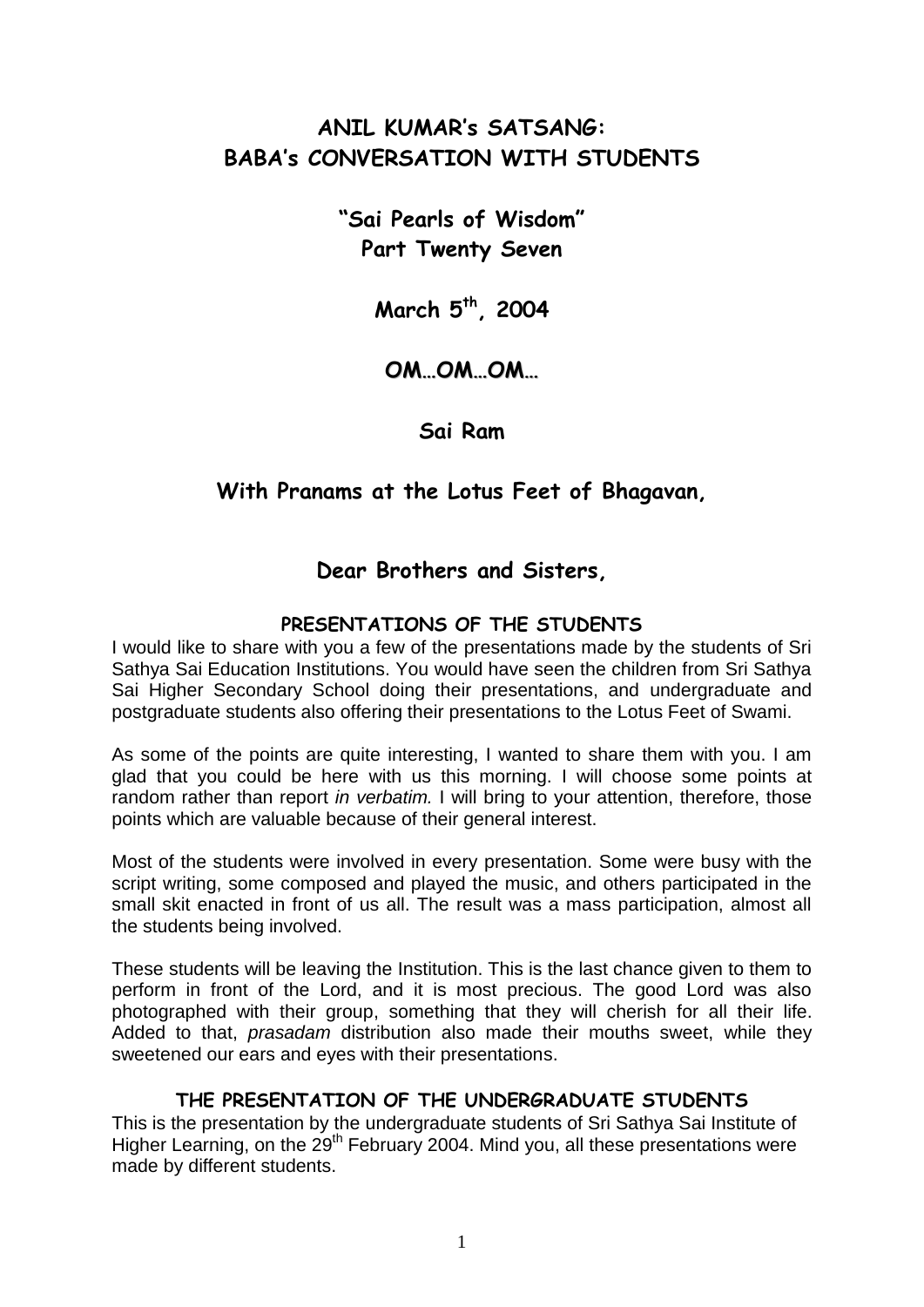One student began, speaking like this: "We started searching for God on the mountaintops; and we thought God was in the heavens; and we searched for Him in the valleys and in the caves. But where is God?"

Immediately the answer came from another student who said, "God is now here, God is now here. So you don"t have to search for Him anywhere."

Then another boy asked, "Why do you need God? Let"s leave God to Himself in comfort. Why do we need Him? Are you expecting boons to be granted?"

The answer came: "No, no, no, no. Only two things are most precious for humanity, which God alone can give. What are they? Peace and bliss."

These boys have been listening to Swami"s talks since their childhood. Every student is fully aware and knows Swami"s teachings; here it is not as the fashion is elsewhere, where boys make jokes about spiritual matters.

Immediately the reply came from another student: "Why do you say that God should give you peace? No, no, no! Why do you expect God to grant you peace? No, no! You are wrong. Is it not Swami who said that peace is within you? It is Swami who has said, "Everyone prays to God, 'I want peace.' What you should do is drop the 'I', the ego, and drop the "want", desire, and peace is already there." That"s what the other boy said -- a good answer indeed.

## **WHAT IS IT THAT BHAGAVAN EXPECTS FROM US?**

Then he was asked, "Alright, what is it that Bhagavan expects from us?"

The student answered this way: "Bhagavan wants us to give up our bad habits, so that we personify goodness. We should not have any bad habits." That's what one boy said.

Another replied this way: "Habit -- H A B I T; you cannot throw away bad habits bit by bit, no. Throw the habit away at once, once and for all."

The student started making fun of this word. "H A B I T = Habit. Remove 'H'  $-$  'A' and a 'BIT' remains; remove 'A', there is 'BIT'; remove 'B', 'IT' remains; remove 'I' – 'T' remains. And the habit of drinking 'tea', give up this habit also!"

It was a really good joke. Everybody, including Swami, smiled.

#### **HOW CAN ONE EXPRESS GRATITUDE TO PARENTS?**

Then the boy started recalling Bhagavan"s discourses: "Swami said that one should serve one's own parents. You should make your parents very happy, please them, and do whatever you can for them. After all they have taken all the trouble to bring you up until now. Naturally you should be very grateful to your parents. You can never pay your debt of gratitude to your parents -- impossible!"

Another student asked, "How can one express gratitude to parents? What did Baba say?"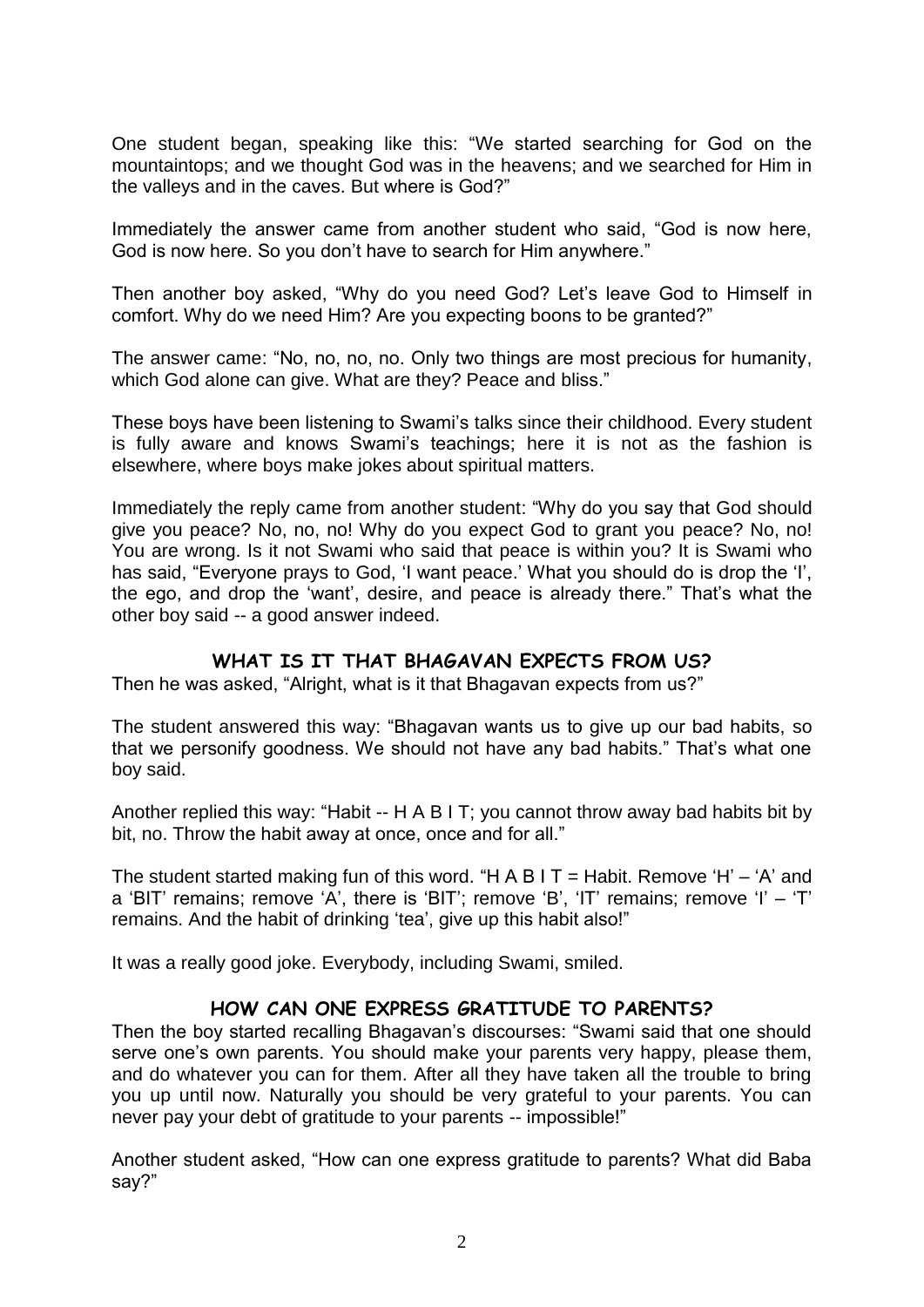"The mother bears the pain of suffering while the child is in the womb for nine long months. It is the duty of the child to see that she doesn"t have to shed a single tear later in her life. Every child should see that the mother should never cry; that the mother should never suffer; that the mother should never shed tears. We should make her happy. That is the only way of expressing gratitude."

#### **MASTER THE MIND AND BE A MASTERMIND**

Then another boy said, "Swami has spoken on another point. What is that?"

"Having been born in this life we should lead our life in such a way that we should not be born again, and die again. We should lead our life in such a way that this life is final. We should not repeat this cycle of birth and death. That"s what Adi Shankara said in *Bhaja Govindam.*

#### *Punarapi Jananam, Punarapi Maranam*

*Punarapi Jananeejathare Sayanam.*

#### *Man is born again and again and again. Birth is followed by death.*

"So what should you do? Remember one thing. It is the mind which is the cause of bondage and liberation. If you master your mind and be a mastermind, you don"t have to get into this cycle of birth and death. Master your mind and be a mastermind."

Then another boy laughed and said, "I am reminded of one incident that happened in Brindavan. You know Brindavan and Puttaparthi have many monkeys, a menace to the place, robbing you of coconuts, fruits or the plantains that you carry. Sometimes you can"t get out of the corridors."

"It so happened in Brindavan that one *seva dal* man was trying to chase these monkeys away with a stick. Suddenly he felt a gentle hand on his back. He turned to find Swami there. He was taken aback and very surprised."

Swami said to the *seva dal* person, "What are you doing?"

"Swami, I am driving out all the monkeys."

"Oh, where are the monkeys?" Swami asked.

"Swami, there so many monkeys…"

"No, no, no. The monkey is your mind. It is within you. Try to drive out that monkey. That is more important. Tame the monkey mind. Train the monkey mind. Master the mind so that you can be a mastermind."

## **OCCUPY THE MIND WITH THE LORD"S NAME**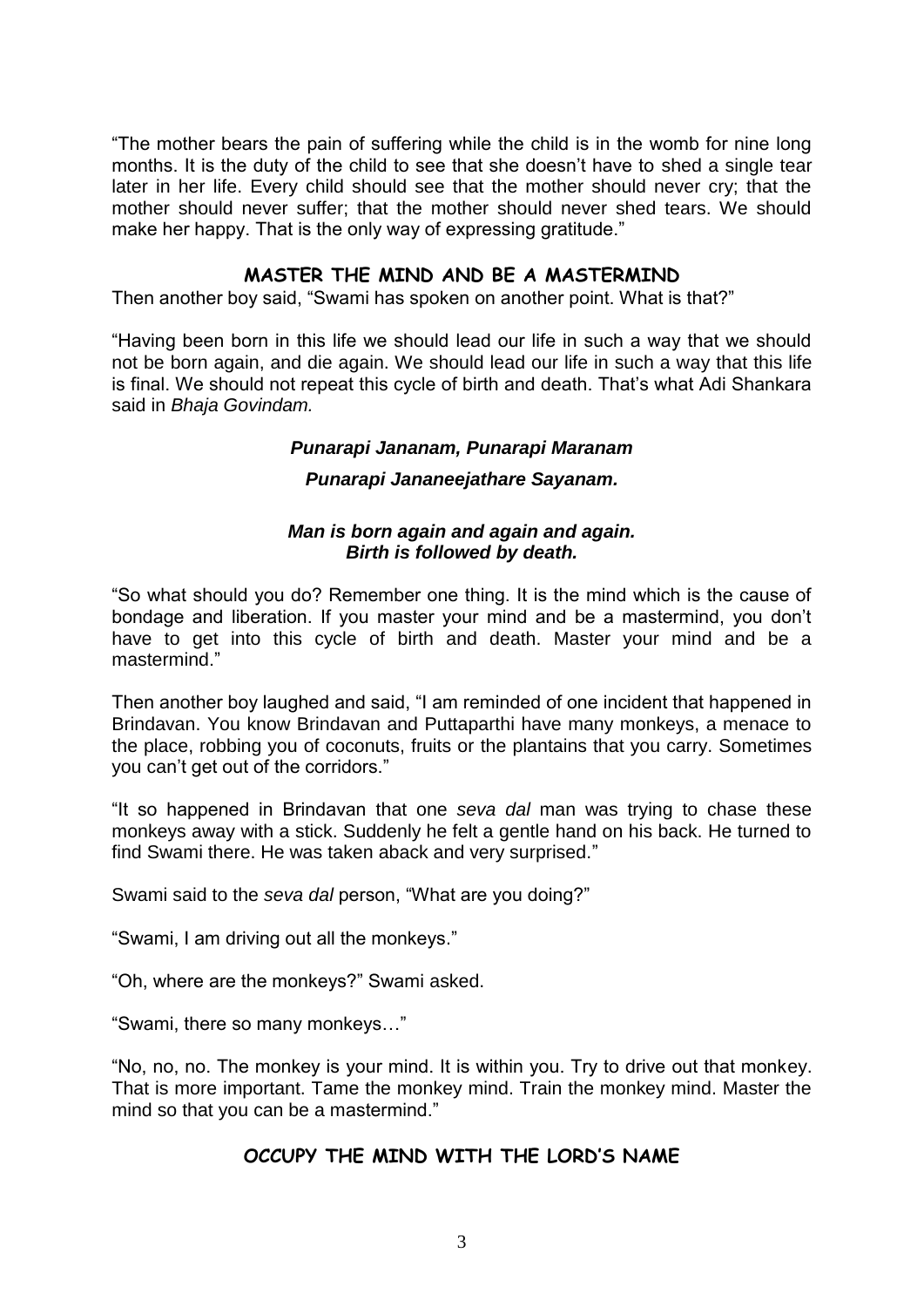Then another boy said, "Oh, I see. I am reminded of what Swami said in another story. What is this story?"

A demon granted a boon to a poor man. The demon sympathised with this poor beggar, "I am touched and moved by your poverty. I will do whatever you want. But you must give me commands continually. If you don"t keep asking, I will kill you."

This beggar thought, "I will never stop asking…I have so many things to ask for." So he went on asking, and the demon went on granting. Finally the whole list was exhausted: a building, comforts, luxuries, furniture.

Finally the demon said, "Ask me for what you want, or I will strangle you now."

This fellow ran away and fell at the feet of a *yogi*. "Swami, you must save my life!"

The *yogi* said, "Don"t worry. We have an electric pole here. Ask the demon to go up and down it, and to continue doing that until further orders. Then it won"t chase you."

"This is the story narrated by Bhagavan. The body is the electric pole. Up – "*So'* (God); down – "*Ham'* ("I"). "*Soham*, *Soham'.* ("I am God"). Repeat it continuously; chant His Name continuously until further orders. That"s liberation."

#### **IT IS IMPORTANT TO PARTICIPATE IN HIS MISSION**

A student immediately asked, "Is it enough if you chant and repeat His Name?"

Another boy said, "No, no, no, no. It is not enough to repeat His Name. It is important to participate in His mission, to do *seva* (unselfish service). One should participate; that"s what we are all doing. I tell you, the greatest service is in sharing Swami"s message with everybody, to share Baba"s message with as many people as you can. That"s what we are doing, and that"s why Bhagavan has blessed our service activity for so long. That"s what I believe."

And then a boy started narrating, "In the *Ramayana* (the story of Rama), Vibhishana (the younger brother of Ravana) always chanted the name of Ramachandra."

"Once Vibhishana was in the presence of Hanuman (a great devotee of Rama) who said to him, 'Vibhishana, you chant Rama's name as I do, but you have not yet seen Ramachandra. You chant, but you are not participating in the mission of Ramachandra. Have you made any attempt to find out where Sita is? (Rama"s wife, who was abducted by Ravana). Have you consoled Sita, whom you know is in Lanka (the country belonging to Ravana)? Vibhishana, chanting His Name is not enough to gain the vision of Rama. It is equally important to participate in His mission."" That was the discussion.

#### **WHAT KIND OF WORK SHOULD WE DO FOR SWAMI?**

Then another boy asked, "What kind of work should we do for Swami? What work does He expect from us?"

The other boy said, "Baba will never go by quantity; He thinks of quality. Quantity is not at all important; but quality is most important. A spoonful of cow"s milk is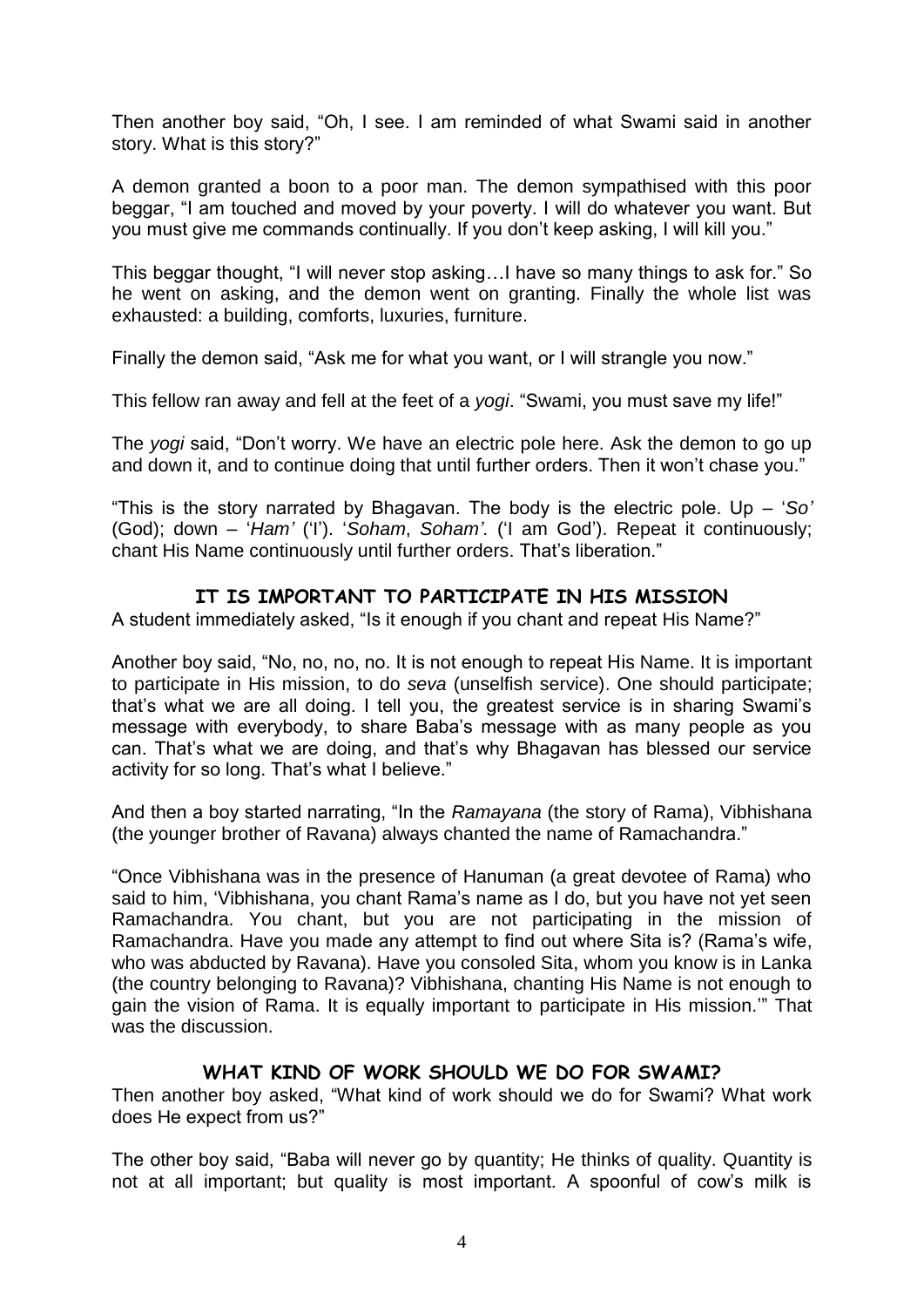nourishing enough, whereas barrels of donkey milk are useless. Your motive, your intention and your spirit are more important than the quantity of service. That"s what Baba says."

Then another boy added, "Oh, my dear friend, when you refer to quality being more important than quantity, I am reminded of an incident that happened at the time of the construction of the Super Speciality Hospital in Puttaparthi. Funds were pouring in from all corners of the world. People responded to the call of Bhagavan, listening to His message that medical care is to be given freely.

Some time later, a boy wrote a letter which he gave in an envelope to Swami. Swami opened the envelope and read the letter. What was in that letter?

"Swami, I"m washing my own clothes and thus saving laundry expenses. Out of my small savings, I'm giving a contribution to your hospital project."

Swami said loudly, "Look here, this small amount is more important to me than the crores and crores of rupees (the equivalent of many thousands of dollars) I receive from all over the world." So it is the quality that's important, and not the quantity, as the boy said.

## **GOD DECIDED TO MOVE HIS "HEAD OFFICE" TO PRASHANTI NILAYAM**

Then there"s the small drama enacted by the boys. Swami also enjoyed it very much.

One boy said, "I have come from heaven."

The other boy replied, "Oh? How is everyone there?"

"God can"t be found."

"Not found there?"

"God is missing. Let the newspapers report that God is missing."

Then another boy came and said, "Not only God, the five elements are not in heaven."

"The five elements are gone? So what happened to the people? Are there no people at all?"

*"A-re*, *a-re!* Nothing there!"

"And there's a mountain; did you find that in heaven?"

"What mountain?"

"The mountain of gold, called Meru."

"No, sir, it is also gone."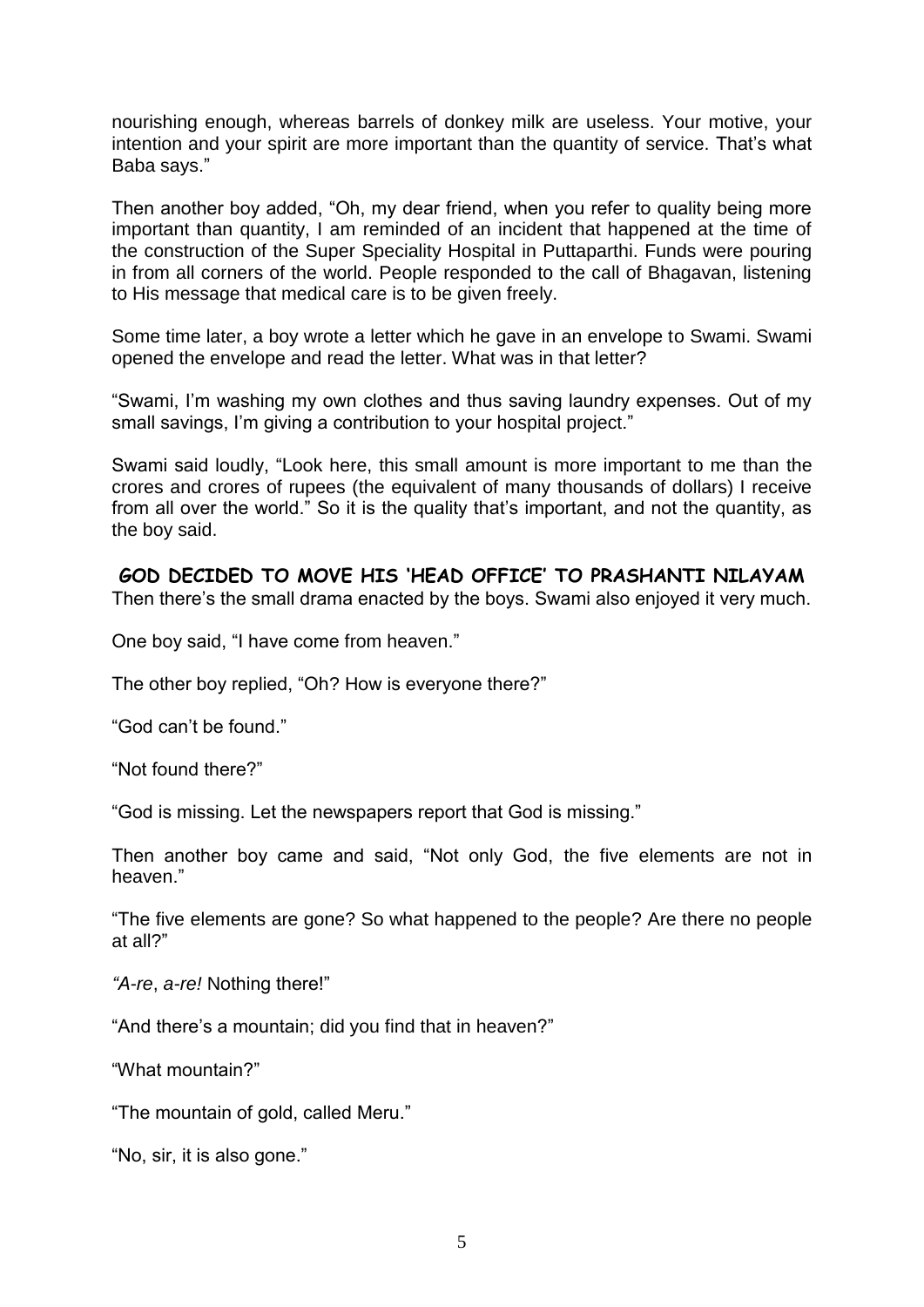"I see. Is the army there? No army? I see heaven is in hot water. Heaven is in trouble now!"

A boy then said, "Don"t worry, my friends. There are no flowers either in heaven."

"Why?"

"God is missing in heaven because He decided to move His "head office" to Prashanti Nilayam."

 $"$  see."

"There are no clouds in heaven."

"Why?"

"The clouds have decided to be the crown, the halo of hair, on the head of God, Bhagavan Sri Sathya Sai Baba. There is no moon in heaven. You cannot have moonlight because the moon decided to be on the head of Baba. There is no mountain there. The mountain reduced its size and decided to be a mole on the cheek of Baba today. There is no fire anywhere in heaven. The red robe He wears is the very fire, worn on His body."

"I did not find Anjaneya Maruti (Hanuman) in heaven because he wanted to be in the stadium. Maruti has also shifted his headquarters."

Everybody appreciated that small skit presented by the students. There were peels of laughter and applause all around.

## **"YOU ARE THE WORLD TO US, SWAMI"**

Now we switch to another episode, which took place on the  $14<sup>th</sup>$  February 2004. This began with a poetic exposition in Telugu language. I have selected certain things which will be of general interest and use to everybody.

Sai"s Name is so sacred and matchless that the boys started speaking like this: "Swami, we had lost our way in life; we had lost the very meaning of life. We were away from parents, having come long distances. We were caught by fears, misapprehensions, worries and anxieties. As we were going on our way, there have been obstacles in the flow of our life."

"We were so weak, Swami. At that moment, You stepped into our lives. At that moment of desperation and helplessness, You visited our lives. You have touched our lives. You are not only our Father, Mother, and God. Above all, You are our only true Friend. You are the best Friend, the only Friend. When worldly friendships were meaningless, when friendship had no relevance at all, in those times You stood by us, a real Friend, Swami."

"Swami, we can never forget those moments when You bestowed on us the Love of a thousand mothers, on each and every one of us. When we miss our mothers, You are there in front of us as a thousand mothers, Swami."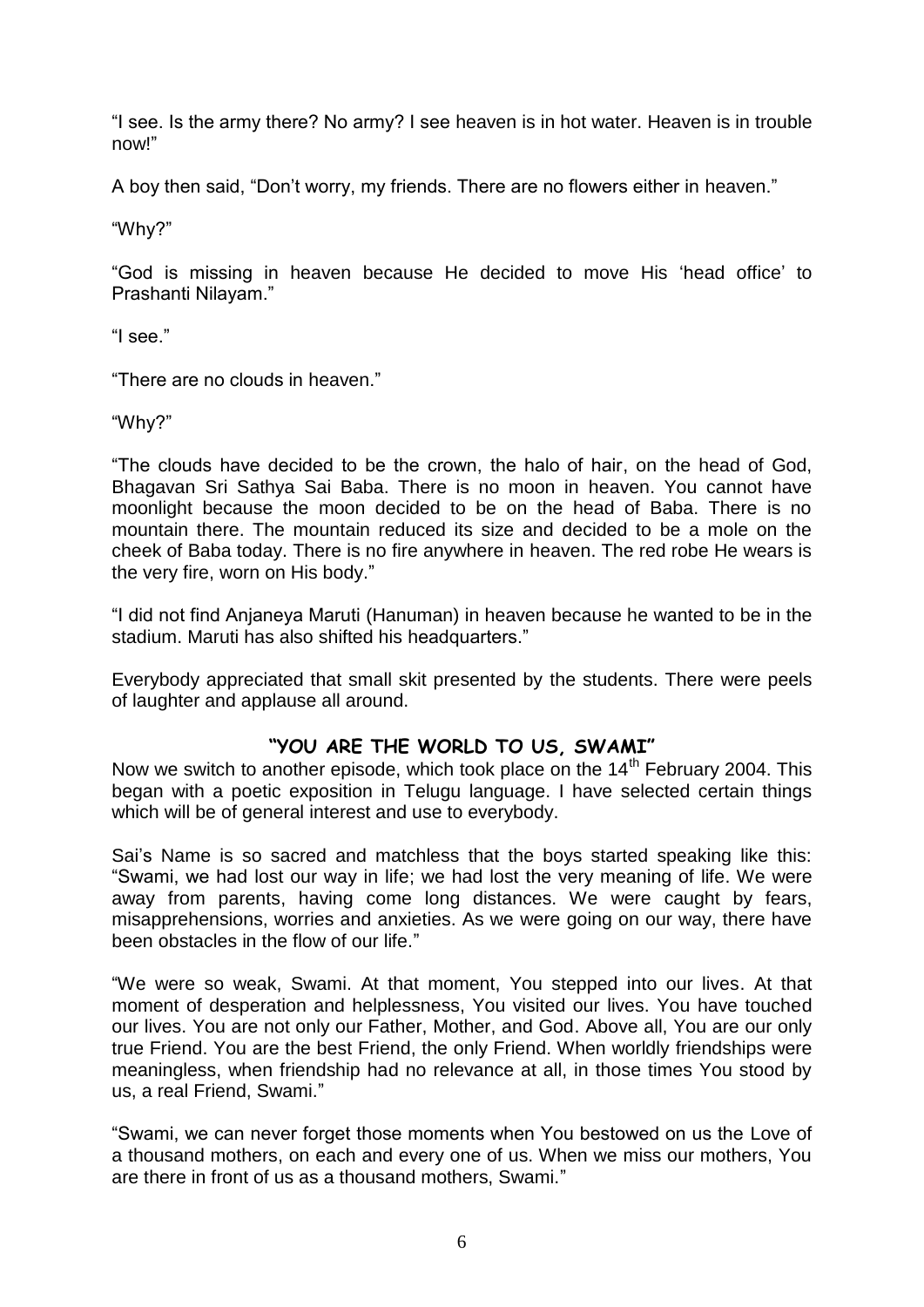"When we think we are far from the world, You become our world. You are the world to all of us, Swami. Bhagavan You are our breath, You are our life, You are our ambition. You are everything, Swami." That was the prayer in Telugu of one boy.

## **WHO ELSE CAN BE OUR HOPE BUT YOU?**

The second talk was by a boy from Karnataka and was rendered in the Kannada language. I shall try to give you the English translation.

"When the bond between hearts is becoming diluted, when the earth is being burnt in sadness, You are the One from whom flows the Ganges of Love. I salute You, oh, source of confidence."

"When man is forgetting brotherhood and behaving like a demon; when countries and religions are fighting because of jealousies, envy, pride and hatred; when the world is drowned in the poison of chaos and confusion; when youth, supposed to be the source of inspiration and courage, deviates into the darkness of ignorance, lacking the knowledge of life"s purpose; when life is like marching towards the burial ground in a procession; when great Mother India, considered to be the force for bringing Oneness of humanity, has been cut into pieces and fragments because of Her own ignorant children, Swami, other than You, who else can be our hope? Who pours down the water and nourishes the trees on the mountaintop? Who looks after the birds and animals in the forest?"

"Swami, other than You, who can be our Guide, Master, Friend, and Light in the path of darkness? Therefore, for all our prayers, You are the way; You are the aim; You are the idol; You are the inspiration; You are our supporter; You are our foundation. You are the *Guru* who taught us *Sathya, Dharma, Shanti, Prema, Ahimsa* – Truth, Right Conduct, Peace, Love, Non-violence -- the Human Values of life, Bhagavan."

## **HIGHER LEARNING, NOT HIGHER EDUCATION**

The next presentation was made by another student in Hindi. This is the translation.

"The name of this Institute is not the Sri Sathya Sai Institute of Higher Education, no. It is the Sri Sathya Sai Institute of Higher Learning. What is this "Higher Learning"?"

"This Institute, gifted by Swami, not only provides secular knowledge *par excellence*, but He has bestowed on us *Sathya, Dharma, Shanti, Prema,* and *Ahimsa,* which constitute the five human values necessary for achieving world peace."

"Swami, You have taught us the great dictum:

## *There is only one religion, the religion of Love. There is only one language, the language of the Heart. There is only one caste, the caste of Humanity.*

"Swami, in this Institution, each lives for the other, and all live for You. Swami, in the *Bhagavad Gita* ("The Song of God", Krishna"s spiritual teachings), You have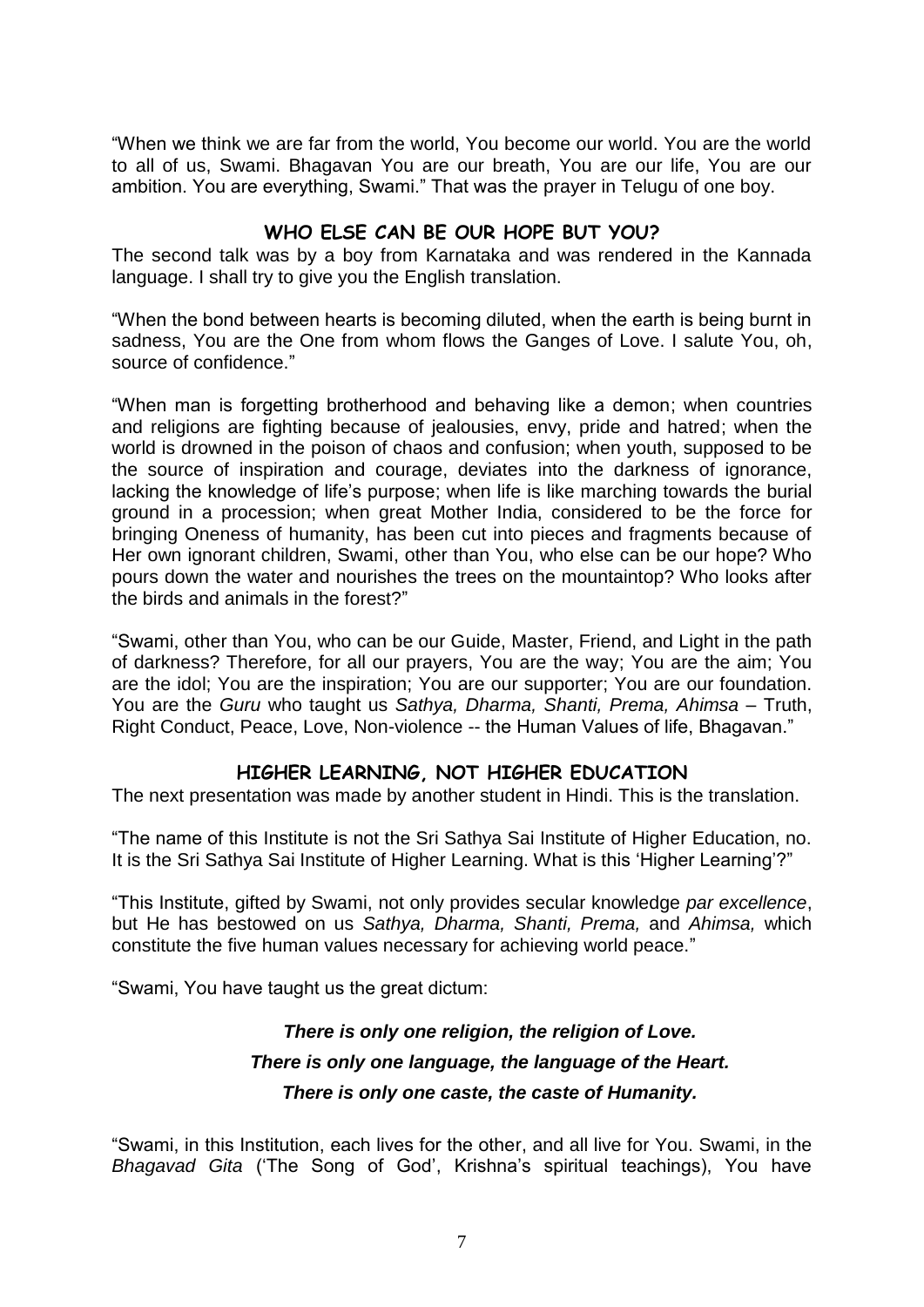promised Arjuna (brother-in-law and friend of Krishna) and humanity at large, that we should all rely on You; that we don't have to depend on anybody. You are our Refuge. Swami, bless us that each and every moment of our life be dedicated to You. Then our life will be redeemed."

## **YOU ARE ONE NOT MANY**

Another presentation was in the Tamil language. I am giving you the English version.

"Oh Lord of lords, we are dependent on You. With the help of Your Name, even a weak person will become strong."

"People say that You are equivalent to crores of suns. But Lord, the sun burns the skin, whereas You make us feel calm and serene. People say that Your Love is equivalent to that of a thousand mothers. But Bhagavan, You are not crores of suns, not thousands of mothers; You are One, not many. You, the One, are really unique."

"People say that Your *leelas* (Divine plays) cannot be written. Are they Your *leelas,* Swami? No, it is Your life, which is the message for all of us."

"People say that we are lost, seeing Your beautiful face. By loving ourselves, where is our love? Where can we be? Lost? No, Are we not the reflection of You, Swami? How can we be lost? We are the reflection of Your beautiful Face."

"People say that You are the Embodiment of all gods, saying that the other gods are no longer seen. How can they say that? But we can surely say that we are Yours and You are ours."

"So much is heard and so much is said that nothing is left to listen to. There is nothing I"m able to understand or to say, except, "This is only Sai; there is only One within the heart, only One.' Oh Supreme Lord, if You permit me, can we say that?"

## **BHAGAVAN COMPOSED THIS SONG FOR DEVOTEES**

Then they all joined in singing a Telugu song, which was written by Bhagavan sixty years ago. I"ll try to give you the English translation.

*Oh devotees, come listen, partake of these sweets: It was Lord Rama who redeemed the life of Ahalya, who was cursed to be a stone. The Lord made the stone come to life, come back to her original form. God's Name is sweeter than coconut milk, and God's Name is more valuable than all the gems, diamonds or precious things of this world. No king can grant you anything more than God's Name. God granted bliss to birds, monkeys, squirrels. Don't you think that He will bless you? The only thing you need to do is to give up bad thoughts. God will grant you good thoughts and God will atone for your sins; God will pardon all your sins. Come here and partake of this feast of Sai's Name.*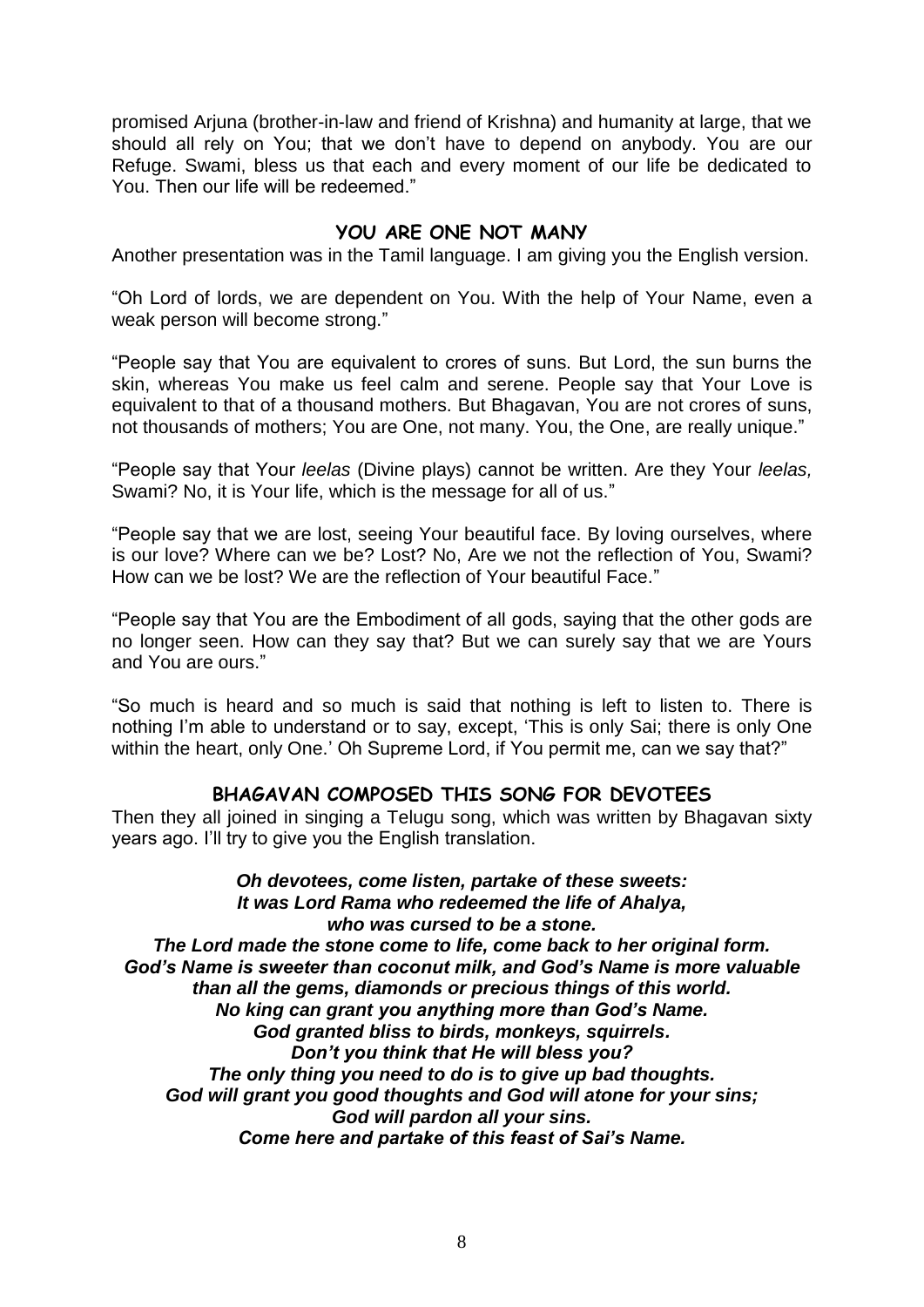That was the song composed by Bhagavan. He composed both the lyrics and the tune.

That's in brief, the presentation made by students in different languages on the  $29<sup>th</sup>$ of February.

## **"YOUR LOTUS FEET ARE THE ONLY REFUGE FOR ALL OF US"**

Now I pass on to the presentations made by students on  $10<sup>th</sup>$  February 2004. The song is composed by the students. It's in Telugu, so I'll give you the English meaning:

> *Sai, Lord Sai, O God Sai, You have showered Love on us. You have shown compassion to us. O Lord, You are our heart. You are our life, Swami. You have consoled us; You have cajoled us. You are the Personification of all kindness and compassion. You commanded us to "Love All and Serve All." Sai, You are Love, Love is Sai. Sai is the Avatar of this Kali Age. You are everything for us. We pray that You guide us. Your Lotus Feet are the only Refuge for all of us, O Indweller, O Lord Sai.*

There was a poem composed by a student in Hindi. I will try to give you a small English translation.

#### *O Lord, our Lord, our God, with the deepest and purest of feelings, we pray that You fill our hearts with Righteousness. We worship Thee with rising hope.*

## **"O LORD SAI, LEAD US TO LIBERATION"**

Then all of them joined in chorus, singing a song in Telugu, written by Bhagavan sixty years ago. He also composed the tune.

Those old-time songs written by Swami in Telugu are all available on cassettes in our bookstore. However, you cannot enjoy them unless you know their English meaning. I understand that the Book Trust will be bringing out an English translation of these songs, including the music, for musicians to play. I"m a member of the Book Trust and we reviewed and recommended the book, so that devotees all over the world will have the benefit of this interpretation. We get the preview of everything here. Being here, on the spot, we have the information beforehand -- before the world knows.

Anyway, this is the song in Telugu, which I will translate into English:

*Oh Lord Sai, You are our Divine Energy; lead us to liberation. Many devotees, in trouble and turmoil, could seek Your help in the past,*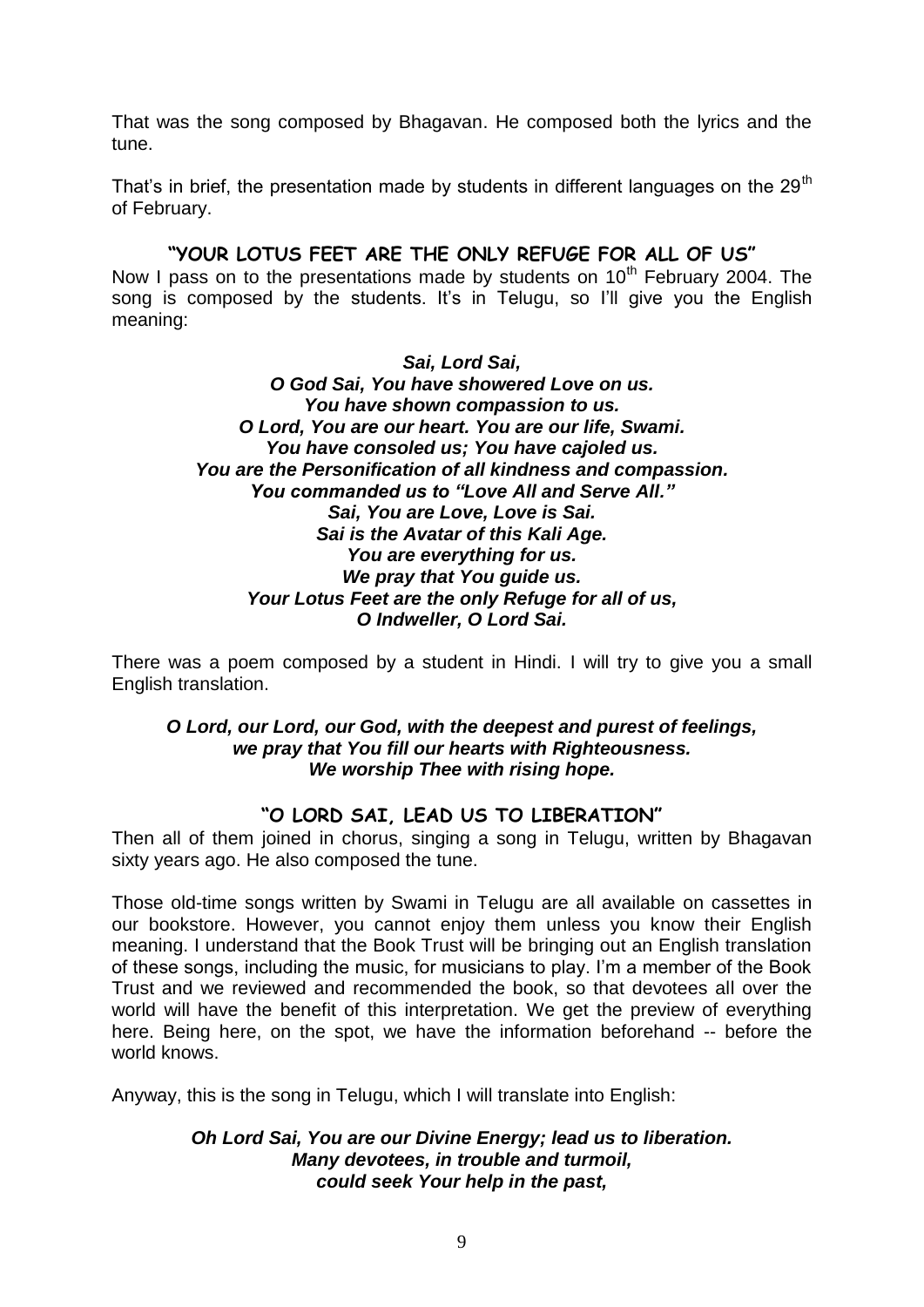*and be free from their chains of bondage. The devotee Nandana, the devotee Sakubai, the devotee Thagaraju, all prayed, and they were liberated by You, Bhagavan.*

> *Swami, we are here because of the merit of our past lives, which makes us want to chant Your glory, to chant and sing Your matchless Name time and time again. We are in Your company, Lord. Swami, bless us, be with us.*

*Swami, You are so great, so compassionate, giving us darshan day-in and day-out. We pray only to change our minds, to be free from the weaknesses of anger and attachment. Lord, see that we are not pushed into the darkness of illusion.*

### **SAI"S LOVE IS SO WONDERFUL**

And then another good song followed:

*Sai's Love is so wonderful, oh wonderful! It is so high, we can't get above it. It is so deep, we can't get under it. It is so wide, we can't get around it. Oh, wonderful Love! Lord, I offer my life to You. Use everything I have been through for Your glory. Lord, I offer my days to You, lifting my praise to You as a pleasing sacrifice. Lord, I offer You my life.*

#### **THE POWER OF SAI"S NAME**

This song of only four sentences was written by Swami. You may be wondering why Anil Kumar laughs to himself; you can be reassured that I am not mad yet. The reason is because, as I am from this area, I know the Telugu language. So, I appreciate the literary beauty of this song, besides its meaning. The meaning is this:

"We, the devotees, are extremely lucky to have Baba"s Name, which acts like a sword with which we can cut anger, lust, and greed to pieces. Sai's Name can control all the five senses and confer bliss to all of us. Sai"s Name speaks of the Self, which is the combination of the five senses, the five elements, the five life sheaths, the five life breaths, the five senses of cognition, mind, intellect and *Atma* (Spirit). All these are embodied; all these are encased, encompassed by Your matchless Name, oh Sai!" That is the meaning. Finally, there was another speaker.

So, how do you like the presentations of these boys? The boys" compositions at that age -- what lofty principles, what great ideas they have! They are not asking for worldly things. They are still young. By the time they grow older and get married, they will have a list of things to demand and ask for. Now they are still young, the beautiful flowers in a garland blossoming with all the fragrance of virtue, with all the beauty of surrender and dedication.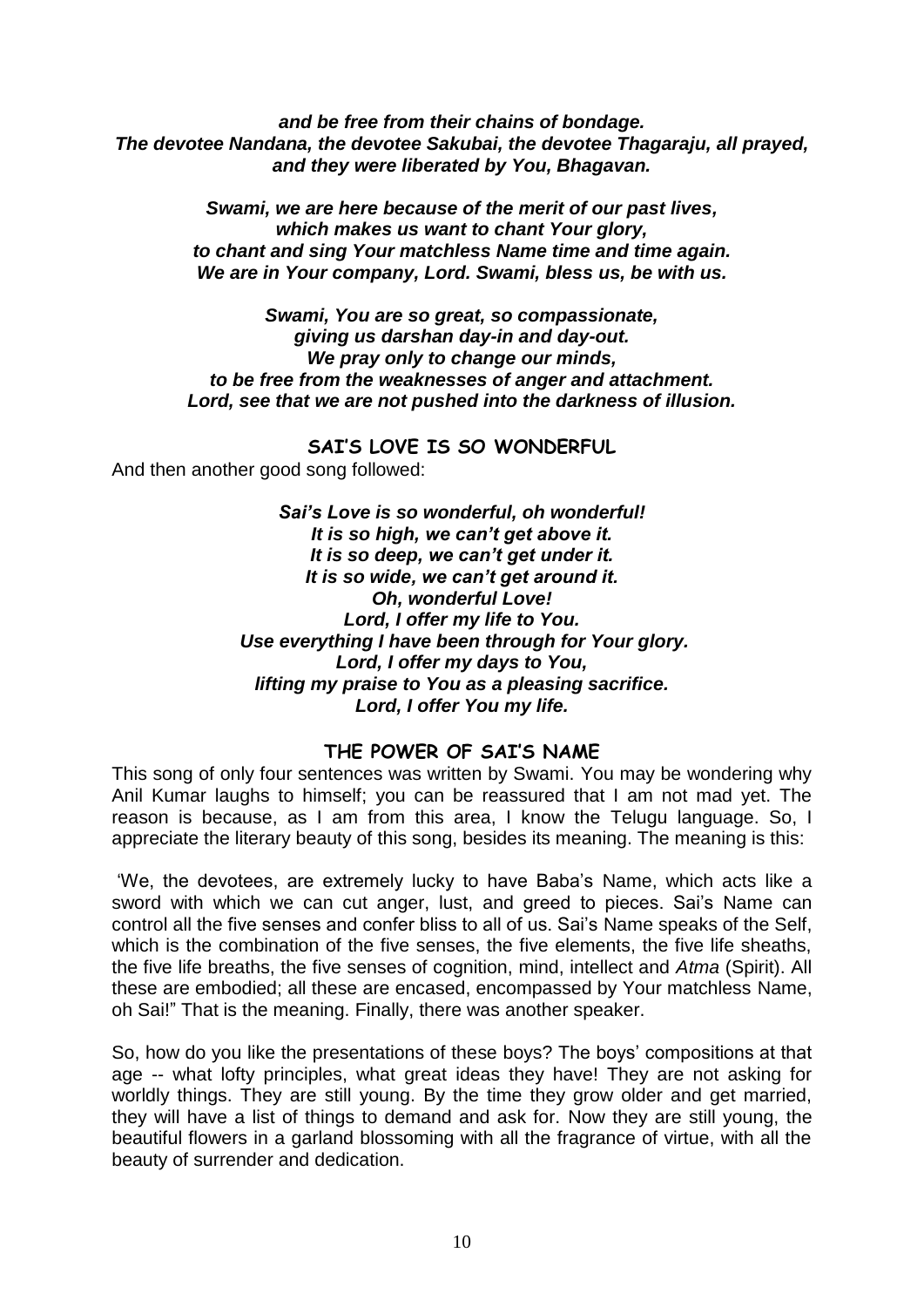## **QUESTIONS AND ANSWERS**

#### *Q: How can one tell if Swami is pleased?*

A: You can read Baba"s feelings in two ways: one is verbal and vocal; the second is facial and body language. This is according to my understanding, which is subject to correction if you find anything different. Then you are welcome to share that with me.

Suppose there is a song, where He does this (*Anil Kumar beats time on the table*) – He keeps *taala,* the rhythm. It means He likes it very much. When there is no *taalam* (beat), the music is only so-so.

When He stares at the speaker during a speech, and when He starts laughing, it means He likes it. When He closes his eyes and just looks somewhere else, the speech is so-so.

These are some of the indications which I tell my boys, so that they will be careful, because when we make our presentation, it is most essential that God should be pleased. When God is pleased, the whole world is pleased. Don"t you think so? And when God is displeased, we are not bothered about world opinion at all. So we should be constantly watching. That"s what I do. You must have this understanding. You are not ordinary people, I know. You are also smart enough to know these secrets of Divinity, even if it's just the facial and body expression.

The other thing is vocal or oral expression: "Very nice, I"m happy. My boys, I"m happy, very happy, very nice, very nice."

Another thing is this: When those boys come, He will pat them on their backs. When He agrees to having a group photograph, it is an indication that the program was a grand success. If He says, "We"ll see tomorrow", it means the program was so-so, and that tomorrow will never come.

It is good that Krishna has put these questions for the benefit of everybody. These are the signs of Divinity; these are the expressions of Love, in appreciation of the programmes done by children or by distinguished guests coming from time-to-time in the Kulwant Hall, or anywhere else, for that matter.

#### *Q: Would you give some information about the boys' birthday occasions?*

A: On birthday occasions, irrespective of the presentation, the birthday boys are permitted to bring with them sacrificial rice and photographs. Swami will naturally bless them and sign their photographs. It"s the birthday boys, you know.

#### *Q: Swami does not talk to me or give me an interview. Why?*

A: He doesn"t do it, yes, I know. Everything is a bonus, sir. So let us not have any expectations. Whatever He does, it is good.

As far as I am concerned, I won"t have any expectations. If He talks to me, it is "Very good, Swami." If He doesn"t talk to me, I know that at least He will talk to me tomorrow. If He looks at me, it is "Very good, Swami." If He doesn"t look at me, well, I am looking at Him.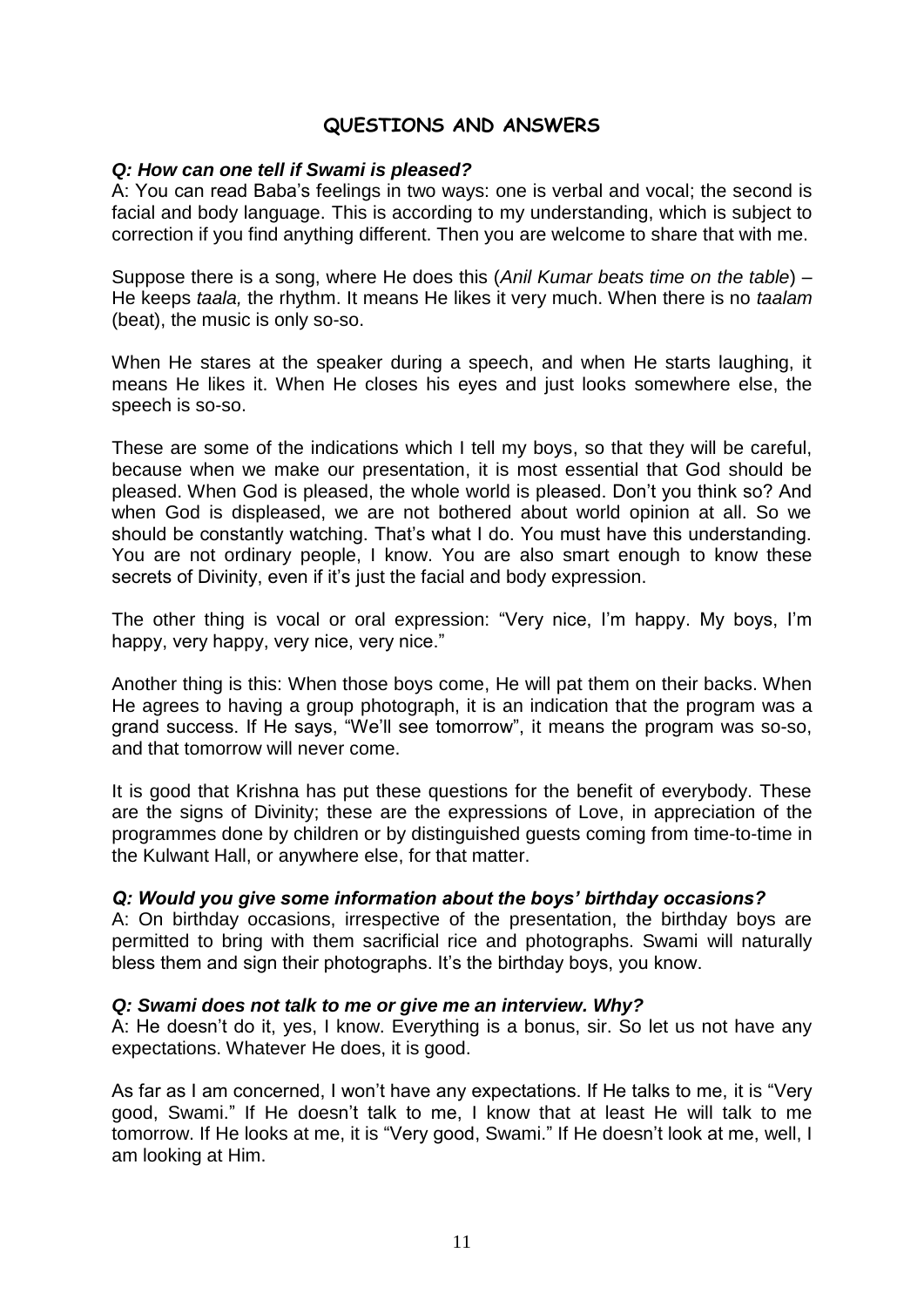If He doesn"t grant me an interview, I look at those who are granted an interview, and I find myself in them. I really feel that. I'm not making any speech here; I'm telling you truthfully. There"s no disappointment in life here because, when someone is given an interview, I feel I have a permissible share in their happiness. The person Swami looks at is happy. Then when I look at both of them, my happiness is doubled, don"t you think so? That"s how I really take it. I don"t feel sorry. We feel sorry when we project our individuality, when we think of our individual self. It's unnecessary, unnecessary.

When He gives a talk in the Sai Kulwant Hall, we see Him, hear Him, and sing with Him, joining in the *bhajans*. Three experiences at one time -- seeing, hearing, and singing. What more do you want? For just a simple audiocassette, they charge about 50 or 60 rupees, and that is only hearing. A videocassette, which is only seeing, is priced at 250 rupees, whereas there in Kulwant Hall, there is seeing, hearing and singing at no charge, free -- so cheap, very cheap. So we are happy, that's all. We are happy for everything because we have no preferences.

"Oh God, You are happy talking to me today. Oh God, You are happy avoiding me today. All right, I make You happy in both instances." Yes, I"m being honest, why not! Don"t you think so?

#### *Q: Is it because of our ego that we want His attention?*

A: Yes, because of ego, we want His personal attention. What is it that seeks attention? Ego. What is it that suffers when attention is denied? Ego. What is it that enjoys attention? Ego. What is it that makes everybody declare loudly that he received Swami"s attention, that he is the only fellow during this Incarnation who has drawn His attention? Ego.

The aim of spirituality is to kill the ego. So by avoiding you, He is giving you the better treatment, as you, yourself, are not helping to kill your ego. He is killing your ego. So He is serving and helping you in that way. Talking to you, what does He talk about? How to avoid ego, to kill ego, is what He talks about. By avoiding you, your ego gets killed naturally, on its own. In either way, we have to lose our ego.

This has been my experience for the past thirty years. I was successfully avoided totally for seven years, but I did not stop coming here and I didn"t cry before everybody. I didn"t make this world miserable. "All right, if not this life, You will talk to me in the next life."

Please believe me, sir, one day He asked me, "Anil Kumar, what do you want? What do you want?"

I said, "Swami, what is it that You have not given me till now, without my asking? Why should I ask? Without asking, You have given everything. I know that I am in front of God, who knows what to give and what not to give; why to give, when to give and when not to. I don"t want anything."

#### **MOKSHA**

A long time ago, in Bangalore, somebody was speaking about *moksha*, liberation. Suddenly Swami asked, "Anil Kumar, do you want *moksha*?"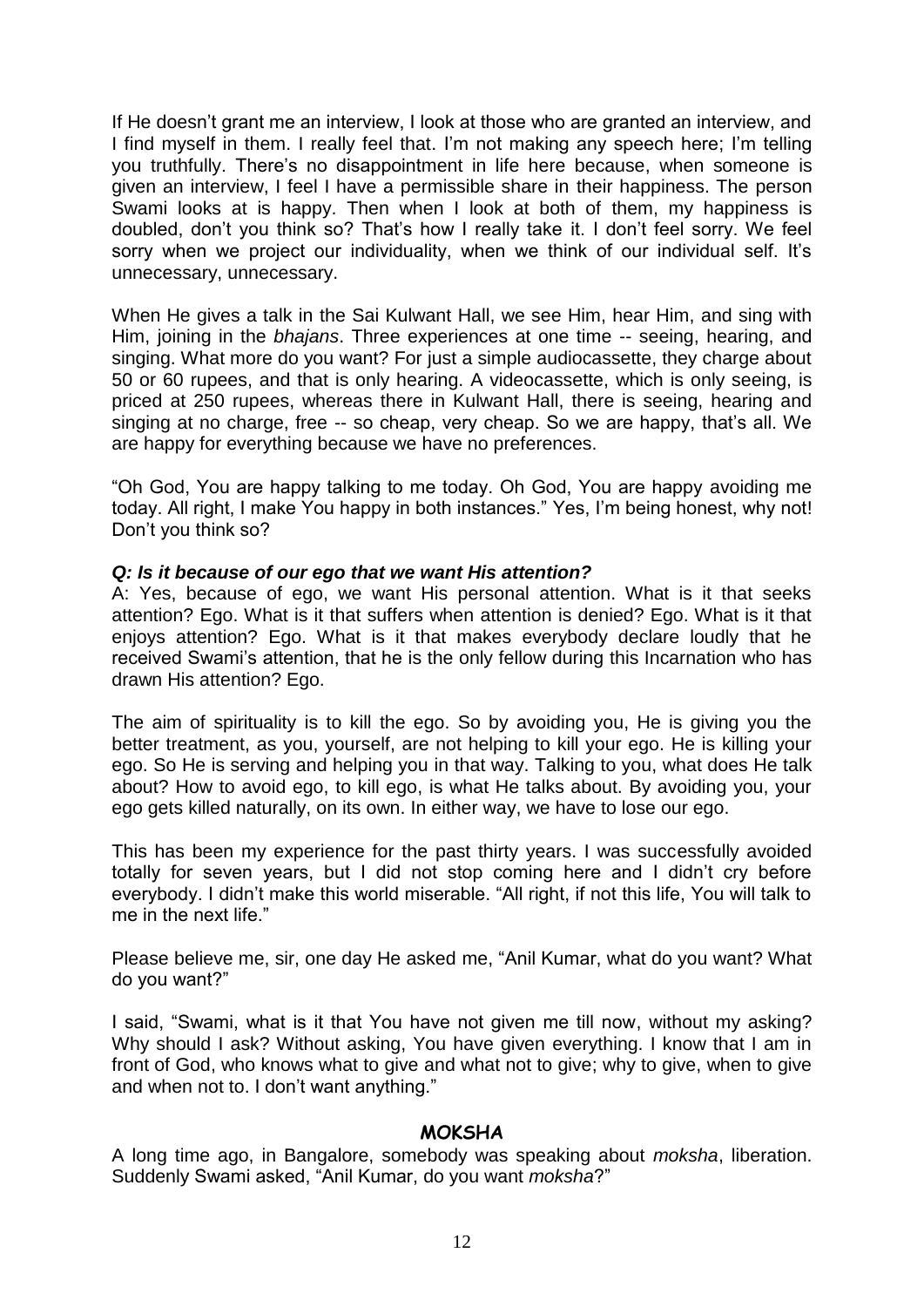I said, "Swami, I don"t want it." Everybody stared!

"You don"t want it, useless fellow! You pray as everybody else does. Why don"t you want it?"

I said, "Swami, I don"t know about the others; I am speaking about myself. I don"t know what *moksha* is! How it looks, is it very beautiful or ugly, is it sweet or hot, tall or short, eastern or western? How is it? What is it? Why do I want it? I do not know. Nobody has returned from *moksha* and reported, "You"ll find it so beautiful! Please join me there." Nobody has reported to me. So instead of desiring what I do not know, I have only one desire, because I know the taste of that. You can desire only that which you know already. How can you desire that which you do not know? So I desire only that which I know the taste of."

He said, "What is it?"

"Spreading Your message, spreading Your message everywhere, to small groups and big groups, as many times as possible, as long as possible, till my last breath. And if You"re kind enough, in the next life also." Yes, because I know the taste of sharing Swami's message.

### **"SWAMI, YOU ARE THE LIGHT OF MY LIFE"**

Anyway, my friends, this is enough of an aside. Coming back to the  $10<sup>th</sup>$  February session, this is a composition of a student which I"ll render in English.

"Oh *Maa* (*Maa* means "mother"), we know that there is no thanking you for a mother"s love, so all that we can say today is that we love You, Swami. We live for You. On this very special occasion, we, Your children, as an expression of our heartfelt gratitude for all that You have done for us, offer these songs of love and happiness at Your Lotus Feet."

"They say that school days are the happiest days of one"s life; but when our days are with Swami, they become not only the happiest, but also the holiest."

"When the world seemed to be a playground, and the meaning of life was fun and frolic, and all I could think of was play, it was at this time that I saw a Light. As I grew up, this Light was guiding and guarding me throughout. Swami, You are that Light in my life."

"You have been there to hold my hand, to show me the way, letting me walk beside Your footsteps, footsteps which walk with me, footsteps that I cannot see. For every move I make and every step I take, I know You are there with me, Swami, from the first day in the first grade till today."

"The joy, happiness and Love that You have showered upon me cannot be expressed; it can only be experienced. And not even once in my stay with You, for all these twelve years, have I felt that I was away from home, for I regard You as my Mother, Father, and all."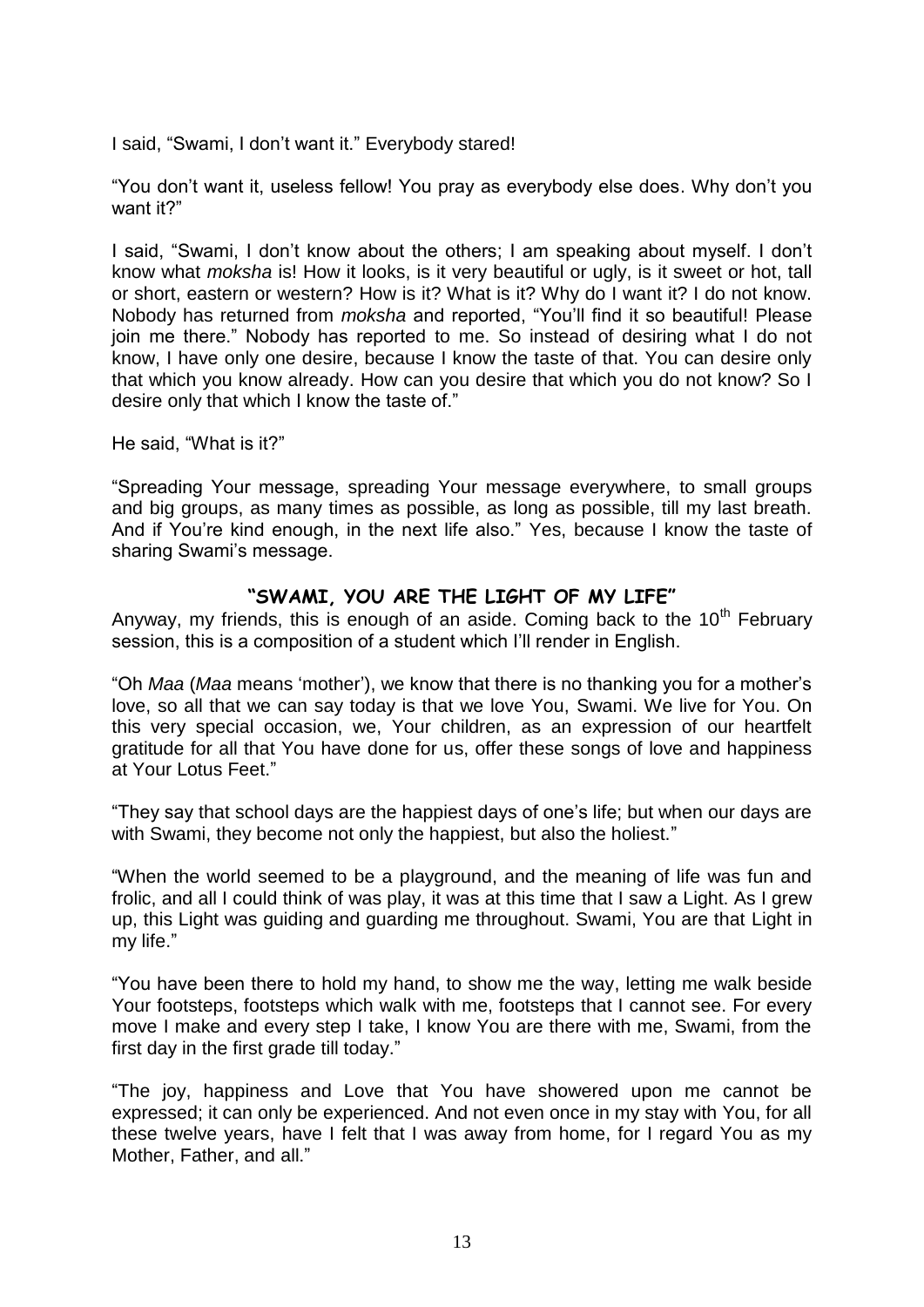## **BHAGAVAN"S VIBHUTHI GIVES AN IMMEDIATE CURE**

The next composition is in Telugu. I will convey the highlights in English to you.

"Swami, Your Love is beyond the language of expression; Your Love is beyond all estimates, all measure. The drops of sweet Love, the moonlight of Your Light, are beyond words."

"Swami, let me narrate an incident that happened to an  $11<sup>th</sup>$  year student. He was suffering from arthritis, with acute pain in the legs and the joints. The pain was so excruciating that he could not even come for *darshan.* Then, after some days, with great difficulty he came for *darshan*, and You, Bhagavan, out of compassionate Love, walked straight to him.

The boy said, "Swami, this is my problem."

"And Swami, You said with total Love, "Boy, why did you not tell me days ago? My child, why did you keep quiet for so long?" That boy experienced immediate relief."

"Swami, I have this to ask: Who taught You the lesson of Love? Who gave You the looks of Love? Swami, who taught You? Who gave You that power to draw the whole world towards You, Swami? What is the secret behind the Light that passes into our body by Your gentle look, Bhagavan? We wonder."

And the boy spoke further. When Swami said, "Why did you not report your problem to Me earlier?" the 11<sup>th</sup> year student was so happy.

He asked Swami, "Give me some *prasadam,* Swami*.*" Bhagavan immediately materialised *vibhuthi*, and gave him some extra packets also.

This may be a small incident, but the *vibhuthi* immediately cured the boy, who had been suffering from joint pains or acute arthritis for thirty days.

"Swami, what words have I, what can I give You, when everything belongs to You? Swami, what should I ask for, when You have given me everything? What should I tell You, when You know everything?"

"Swami, all our praises are for You. Swami, Your beautiful *darshan* left footprints on the sands of our mind. Your beautiful bewitching, magnetic smile has left an indelible impressions on our heart. Your sweet and gentle talk will be remembered in our breath, day in and day out, Swami. We are Your servants, Bhagavan. We are all the recipients of Your Love, Swami."

"Your gentle look is like a *veena*, a beautiful instrument played in our hearts. Swami, Your beautiful eyes are the tunes for the hymns of life. Swami, Your hair that moves with the movement of the wind is really the wind that sustains our life. What a beautiful smile, as beautiful as is a chain of birds, like a necklace, Swami. We pray that You be with us throughout our life."

#### **"IT IS NOTHING ELSE BUT HIS NEVER-ENDING LOVE"**

The next one was rendered in Hindi, which I give you here in English.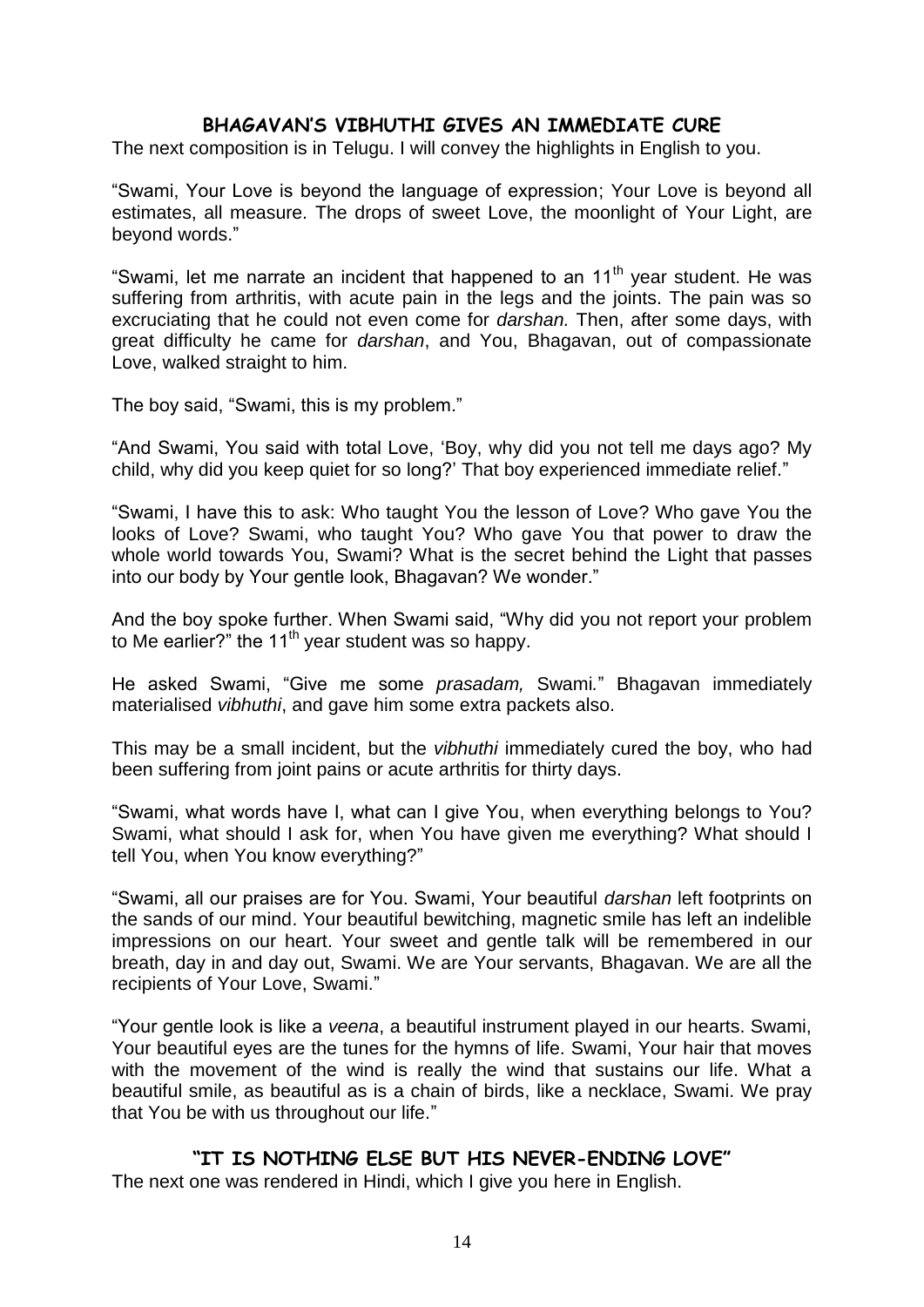"What is it in Him that brings tears from of my eyes, every time I think of Him with Love? What is it in Him that fills my heart with joy and expectation, every time the *darshan* music plays? What is it in Him that fills and overwhelms me, every time I see Him? What is it in Him that pulls me towards Him like a magnet? It is nothing else but His never-ending Love."

"Our loving Mother Sai showers us with grace and paints us anew with Love. We are the fortunate ones. We are the roses present in this garland. We are His humble children. Even though He is the King of the world, He comes down to our level and speaks to us."

### **"HOWEVER BIG OUR MISTAKES, HE FORGIVES US WITH A SMILE"**

"However big our mistakes may be, He forgives us with a smile. This happened last year when I was in my eleventh year. I remember Bhagavan had not been speaking to us for quite some time, as He was upset with us for some reason. After the fourth day, we made every attempt to draw His attention."

"One day, we started singing; but our good Lord went straight into His interview room and did not come out. We started crying, though we went on singing; but there were no signs of Grace or forgiveness. Suddenly the warden was summoned. He went into the interview room."

"When he came out afterwards, he stood joyfully in our midst and announced, "Boys, don"t cry. Swami will be visiting our hostel tomorrow!" That made everybody jump in joy. We forgot all our suffering. Swami, that was Your response."

#### **"WE ARE YOUR CHILDREN, SWAMI"**

Then another speech was made in Hindi. This is the translation in English.

"When we left our mother"s hand and came here, we knew that You were there to hold us. When we left our playthings and came here, we knew that You were there to play with us. When we were at times alone and depressed, we knew that You were there to console us. When we were filled with joy and happiness, we knew that You were the one responsible."

"For every single step of ours, we found footsteps near, and knew they were Yours. For every single shortcoming of ours, there was someone correcting us always, and we knew that it was You. When the world taught *"Baa-baa, black sheep"*, it was You who initiated us into the *Vedas.* When the world presented many challenges, You helped us to overcome them."

"It starts as a small bud, and if it blooms into a beautiful flower, the credit goes to the gardener who nurtured it all its life. If a small calf grows into a healthy one, the credit goes to the mother who cared for it all its life. Dear Lord, if we are what we are today, it is because we have studied under Your care and have grown under Your nourishment. Most importantly, we are Your children, Swami. For all the support You have given us, directly and indirectly, we would like to say that our heart beats for You!"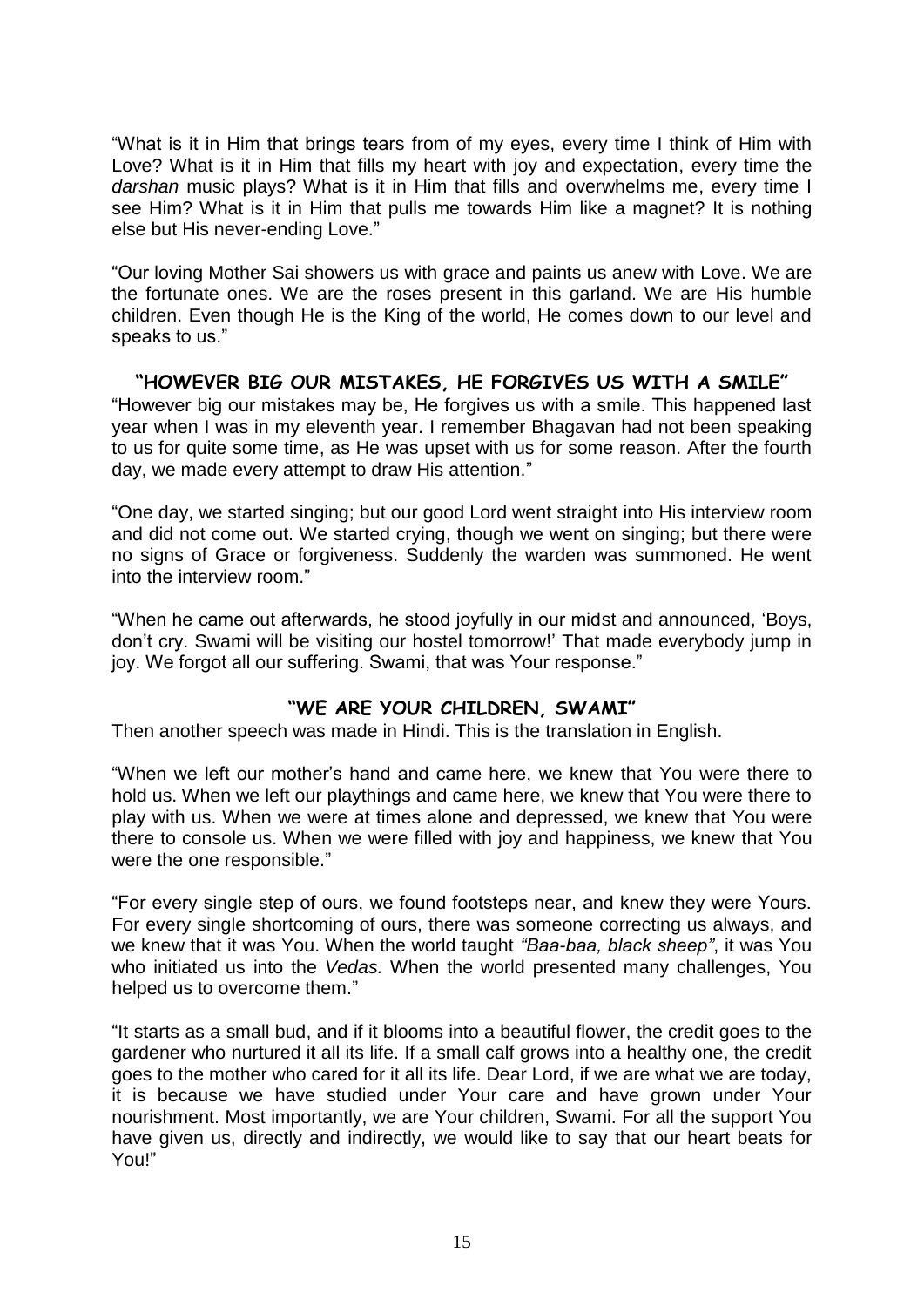### **"YOUR NAME IS SO BEAUTIFUL"**

Here is a small poem rendered in Telugu by a small child of the eleventh class:

"We are so happy, Swami, that we have Your Name. With the sword of Your matchless Name, we cut our animal qualities into pieces. We are very fortunate. Oh God, Your Name is as beautiful as a rainbow. It is infinite; it has the fathomless depths of the ocean. It confers peace and bliss. It is really more fragrant than jasmine flowers. It is tastier than cheese. It is more beautiful than the eye of a peacock. It is more beautiful than moonlight. It is more tasteful than the love of the mother, so soft, so tender, Swami."

#### **"YOU ARE MY MOTHER, SWAMI"**

This boy said with tears, "Swami, I never saw my mother because she died soon after my birth. I never saw her, Swami, but I have seen my mother in You, all these years. You are my Mother. I lost my physical mother, but you are my true Mother, Swami. I received all my mother's love from You."

"You are my life, and hence I dedicate my life unto You. Bhagavan, You are the tree, and I am the creeper. Swami, You are the flower and I am the honeybee. You are the sky and I am the star. You are the ocean, while I am the wave. You are the mountain, while I am the waterfall. Swami, You and I are inseparable. You and I are One."

### **OUR SAI MOTHER"S LOVING COMMAND**

The next composition was in Tamil, so I"ll give you the English version.

"Swami, we are Your children. You are our Mother, our God-Mother. My mother gave birth to me, fed and sang lullabies to me, whereas this Sai Mother brought me up. You gave us Love and blessings, a code of behaviour and schooling. You conferred grace on us, gave us devotion and strength, and worldly things. These are the ways in which You brought us up, not simply bathing us or giving us food. Ah, how fortunate we are!"

"You gave us a mind which thinks only of You and You alone. We sing and sing in praise of You. We only speak about You, Swami. Our hearts pray only to You, and love only You. How can we express our gratitude to this Mother, this God-Mother? Ah, a voice speaks in my heart. Yes, what is it? That we all live for You, that we love You. Bhagavan, we live for You."

"A mother feels happy when she begets a child, but she will feel much happier when she hears that the world calls her son "a noble son". Yes, today, let us take an oath - that we take care and protect our parents. Let us make our parents happy. This is our Sai Mother"s command, our God-Mother"s command, a loving command. We"ll never forget this one thing. We"ll not forget what Baba, our Mother, has said. We will not forget Your sound, Swami, Your sweet lips, Your sweet words. We"ll never forget Swami, forever and ever."

## **"LORD, ONLY YOU CAN EQUAL YOURSELF"**

Then there was an English composition by another student: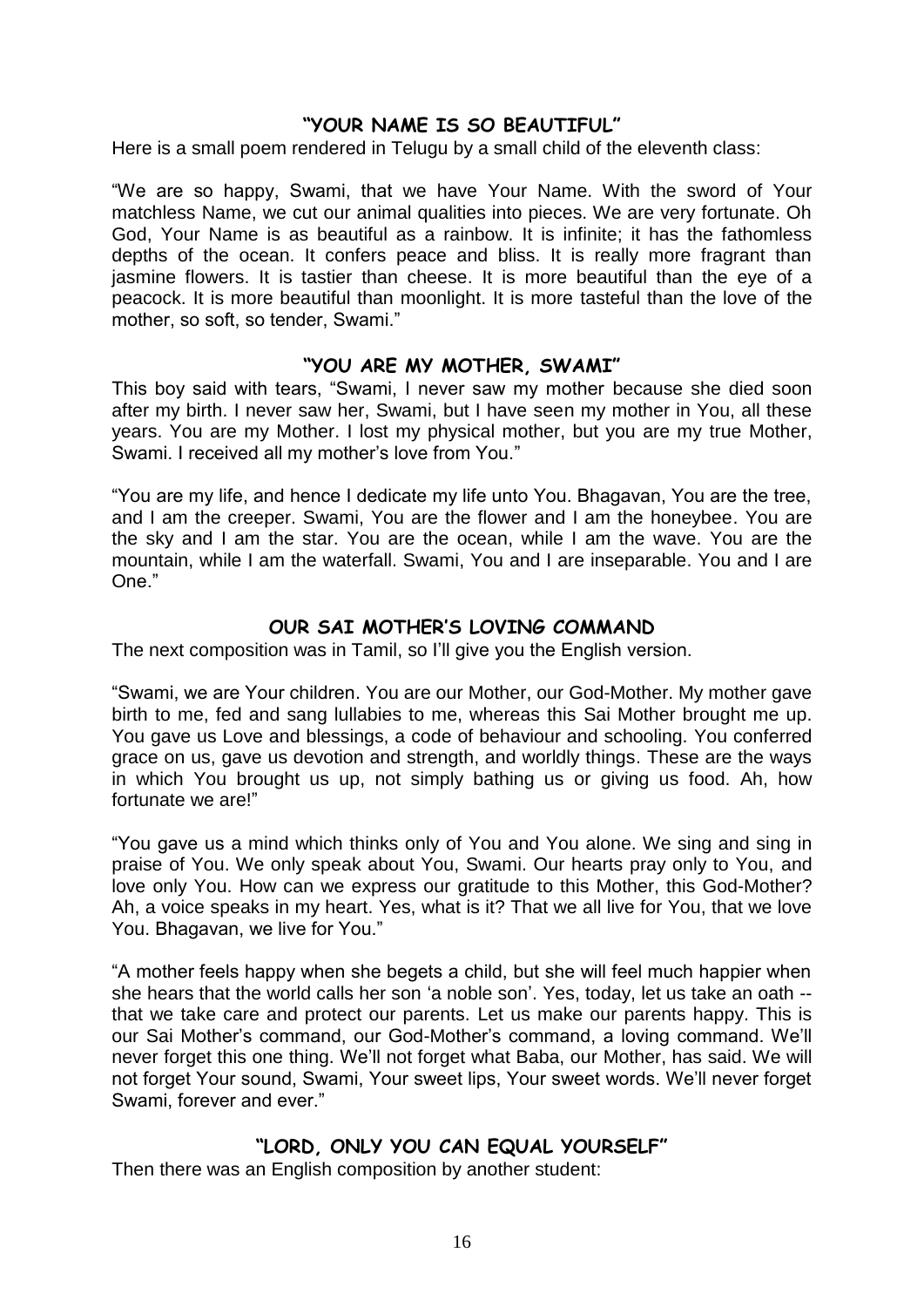"Swami, years have rolled by; time has passed. People have changed; the world has changed; everything has changed. But for me, Lord, You remain unchanged: those tender footsteps, those compassionate looks, those touching words, those innocent questions. "What did you eat at breakfast? How many spoonfuls of sweet did you eat? How big was the chapatti?" Those questions never change; everything remains the same."

"Oh Lord, my God, You nurtured me, shaped me, sculptured me. You nourished us; You designed us; You caressed us and loved us. And most important, Lord, You cherished us. You mean to us much more than a father, much more than a mother, brother, sister, teacher -- more than anybody at all. Lord, only You can equal Yourself."

"Yes, Lord, only You can equal Yourself. You have shown that to us many times. I shall recollect one instance. Once it so happened that *prasadam* distribution was going on, and suddenly Swami went up to a boy and asked him whether He got *prasadam*."

The boy said, "No, Swami."

Bhagavan immediately said, "Your brothers may forget you, but your Mother will never forget you. I know that you have not received *prasadam.* Come on, take it." That"s what Baba said.

## **"WE ARE WHAT WE ARE BECAUSE OF YOU"**

"If we are what we are today, it"s all because of You, Swami. It"s all because of Your unconditional Love and grace. Bless us and keep us with You always. You have made us climb the highest peak, so that we stand tall and proud today.

"You are the one who walked into our lives when the world walked out. When the world walked out on us, You walked with us, Swami. You are the one who suffered for us. It was You who restored me when I fell sick and said, "You are Mine - nothing can happen to you without My Will.""

"Swami, You are the one who put the light into our hearts, which makes us go on and on. We are like violins and You are the musician. It is only when You take us in Your arms and play a melody that a masterpiece is created. We are what we are because of You, and we owe our lives to You, Swami." That was his prayer.

## **"I WANT YOU TO LIVE FOR ME, NOT DIE FOR ME"**

He continued, "Once it so happened that when Bhagavan came out for *darshan,* He approached a boy and asked, "What will you do for Me?""

The boy said, "Swami, I will do anything for You. I will even die for You!"

Swami turned back to the boy and said something that will ring in our ears forever. What did Baba say? "My son, I don"t want you to die for Me. I want you to live for Me, not die for Me."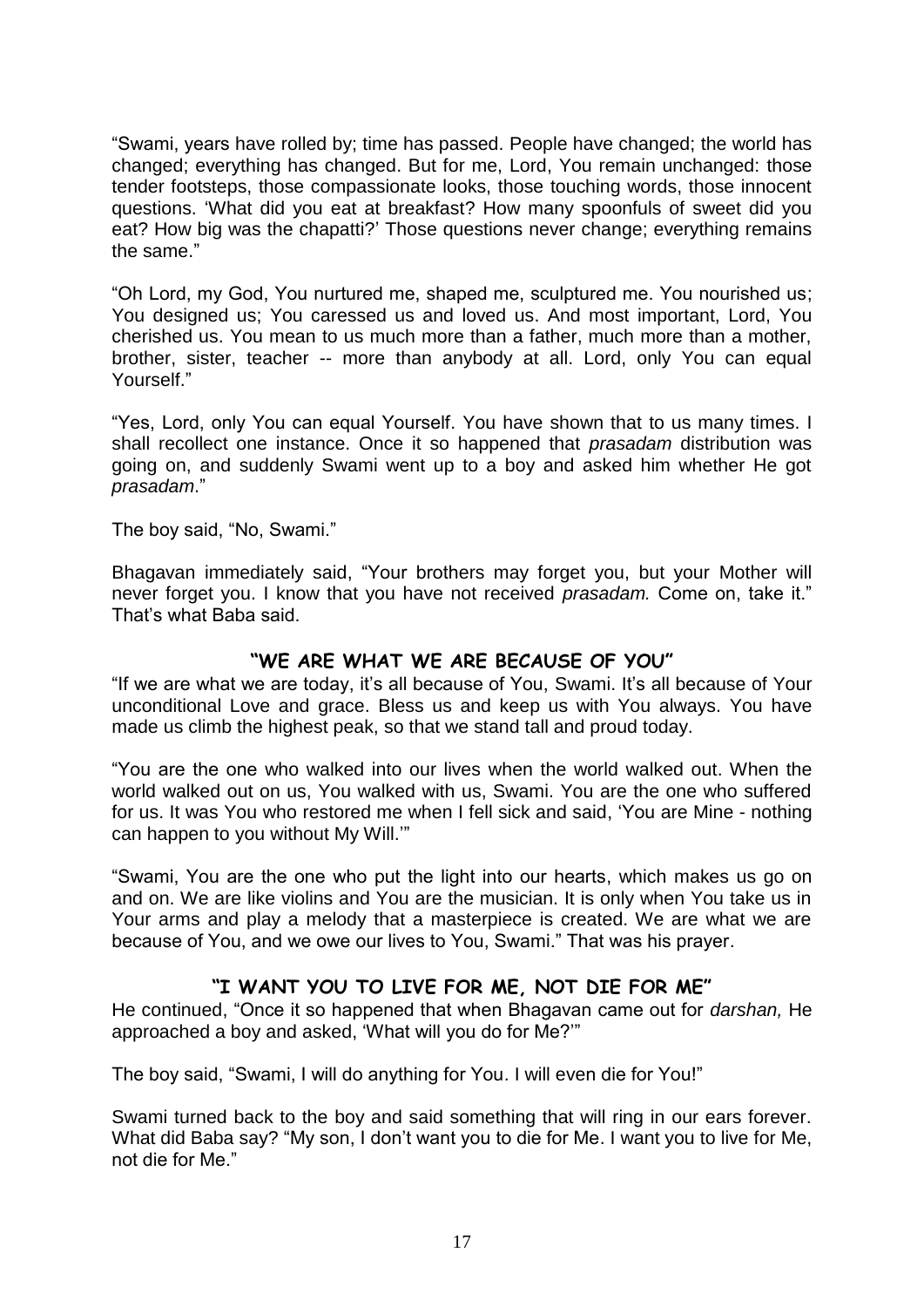"Swami, we are Yours! Make us like the Hanuman of Rama, and like the Arjuna of Krishna."

## **STUDENTS" QUESTIONS AND BHAGAVAN"S ANSWERS**

#### *Q. Bhagavan, my cousin went around several pilgrim centres, visited many gurus and many ashrams, but he could find peace and happiness here only. Please comment.*

A. Because he went around, because he moved along the roads, he came here to the road where the search ends. The road ended here. This the fruit of his entire search, so naturally he found peace and bliss. There's nothing wrong or strange about it.

### *Q. How is it that some people have experiences and others do not? Why?*

A. The answer is simple. You are not sufficiently mature, your heart is not full of Love, and your mind has become a 'doubting Thomas', so you are not experiencing.

#### *Q. How and why do I feel that I'm weak at times, that I cannot achieve anything worthwhile in life like my friends?*

A. The answer is so simple. It is your psychological weakness; it is your hysteria; it is your monkey mind. When others could achieve, why not you? With God"s Name, you can achieve better things in life than all your friends.

#### *Q. I want to do one thing, but my parents insist that I should do something else. What should I do?*

A. Do according to your parents' wishes. You do not know what you are supposed to do. Your parents are elderly people, so they are selfless. They know what you should do, because your life is not for you alone. Your life is for your parents, for your family, for your country, for society, and for God. You are not living only for yourself. Know the priority and then decide.

#### *Q. When desires are not to be entertained, is it wrong to desire to see You, Swami?*

With a smile, the answer comes, "Nothing wrong. To see Swami is not a desire, because you and Swami are one."

#### *Q. I have no friends in this world. What shall I do?*

A. No, why do you say that? Other friends may leave you one day or another. A friend can"t be with you 24 hours a day; but there is one Friend who is always in you, with you, and that is God. That Friend is enough. Why do you need other friends?

Yes, these are the students' questions which I wanted to share with you. If I have anything else, I"ll let you know later.